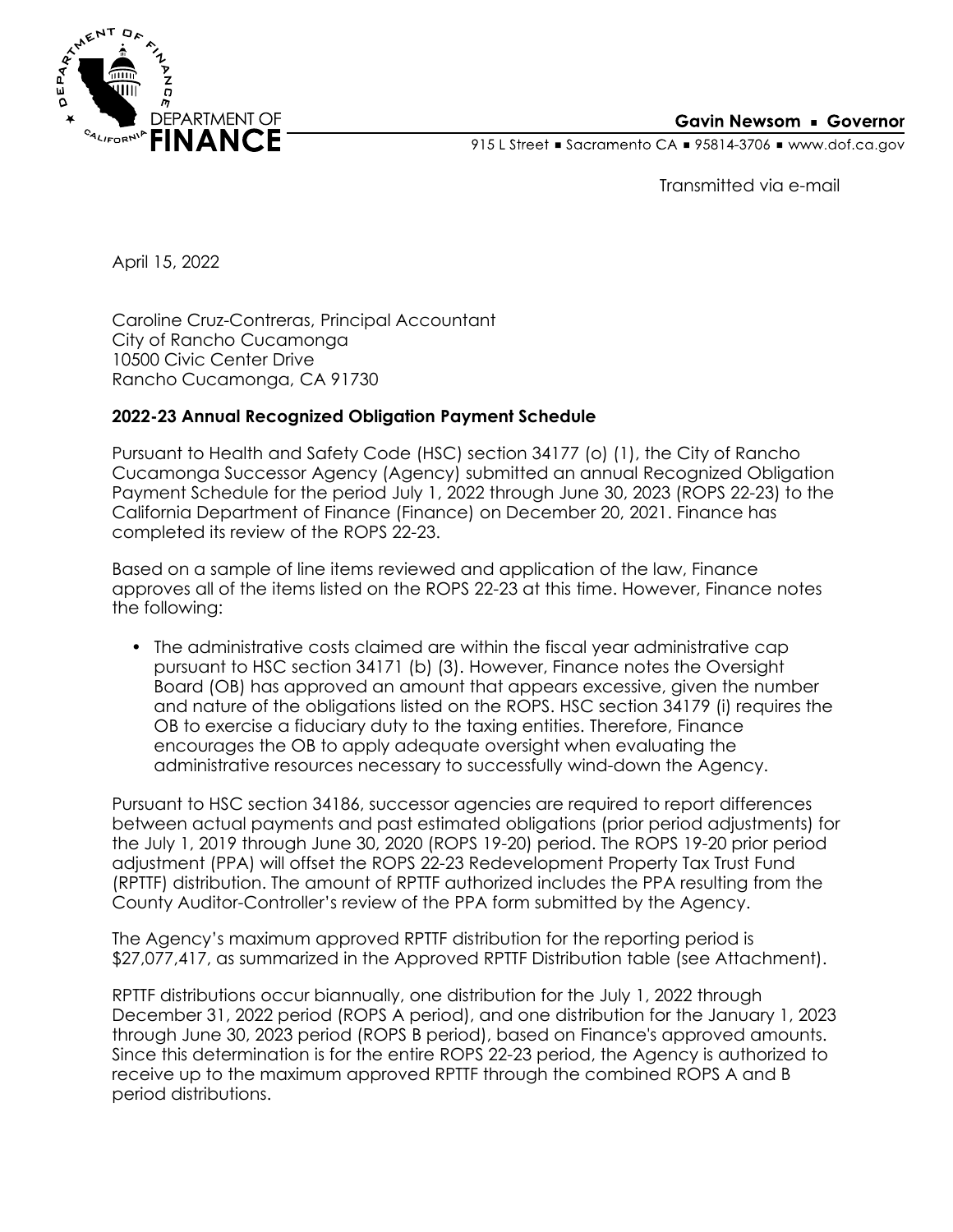Caroline Cruz-Contreras April 15, 2022 Page 2

This is our final determination regarding the obligations listed on the ROPS 22-23. This determination only applies to items when funding was requested for the 12-month period. If a determination by Finance in a previous ROPS is currently the subject of litigation, the item will continue to reflect the determination until the matter is resolved.

The ROPS 22-23 form submitted by the Agency and this determination letter will be posted on our website:

<http://dof.ca.gov/Programs/Redevelopment/ROPS/>

This determination is effective for the ROPS 22-23 period only and should not be conclusively relied upon for future ROPS periods. All items listed on a future ROPS are subject to Finance's review and may be adjusted even if not adjusted on this ROPS or a preceding ROPS. The only exception is for items that have received a Final and Conclusive determination from Finance pursuant to HSC section 34177.5 (i). Finance's review of Final and Conclusive items is limited to confirming the scheduled payments as required by the obligation.

The amount available from the RPTTF is the same as the amount of property tax increment available prior to the enactment of the redevelopment dissolution law. Therefore, as a practical matter, the ability to fund the items on the ROPS with property tax increment is limited to the amount of funding available to the Agency in the RPTTF.

Please direct inquiries to Zuber Tejani, Supervisor, or Brian Johnson, Staff, at (916) 322-2985.

Sincerely,

Charyl S. McComick

JENNIFER WHITAKER Program Budget Manager

Linda Santillano, Chief Deputy, Property Tax, San Bernardino County cc: Tamara Oatman, Finance Director, City of Rancho Cucamonga